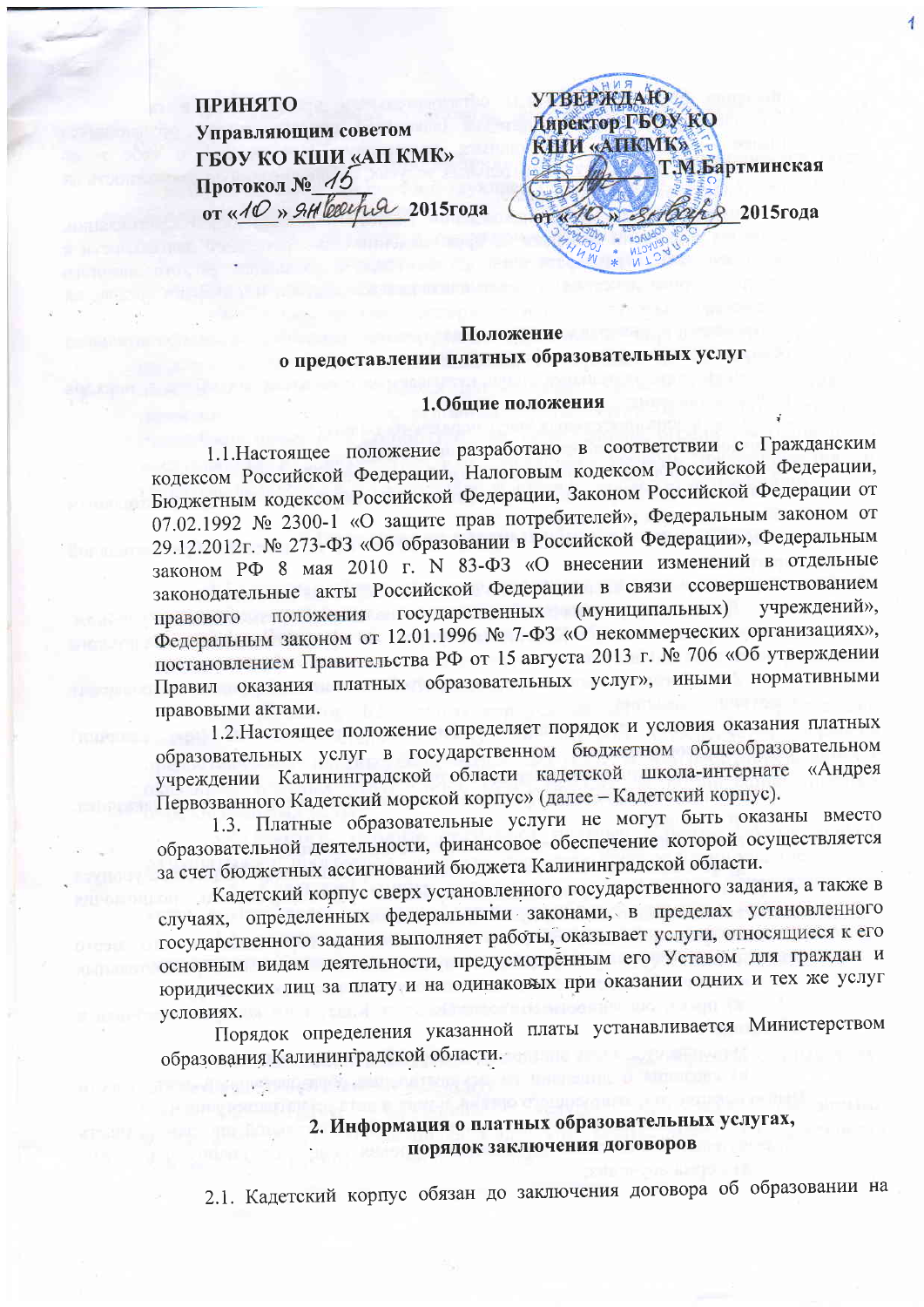обучение по дополнительным образовательным программами в период его действия предоставлять родителям (законным представителям) обучающихся (далее - заказчику), обучающимся достоверную информацию о себе и об оказываемых платных образовательных услугах, обеспечивающую возможность их правильного выбора, в том числе:

- наименование и место нахождения (адрес) образовательной организации, сведения о наличии лицензии на право ведения образовательной деятельности и свидетельства о государственной аккредитации с указанием регистрационного номера и срока действия, а также наименования, адреса и телефона органа, их выдавшего;

направленность реализуемых основных и дополнительных уровень и образовательных программ, формы и сроки их освоения;

- перечень образовательных услуг, оказываемых с согласия потребителя, порядок их предоставления:

- стоимость образовательных услуг порядок их оплаты;

- порядок приема и требования к поступающим;

- документ о порядке оказания платных образовательных услуг;

образец договора об образовании на обучение по дополнительным образовательным программам;

- документ об утверждении стоимости обучения по каждой образовательной программе;

- форма документа, выдаваемого по окончании обучения (при наличии).

Данная информация доводится в том числе путем размещения в удобном для обозрения месте в Кадетском корпусе, на официальном сайте Кадетского корпуса в сети «Интернет».

2.2. Договор заключается в простой письменной форме и содержит следующие сведения:

а) полное наименование и фирменное наименование (при наличии) Кадетского корпуса;

б) место нахождения Кадетского корпуса;

в) наименование или фамилия, имя, отчество (при наличии) заказчика, телефон заказчика;

г) место нахождения или место жительства заказчика;

д) фамилия, имя, отчество (при наличии) представителя Кадетского уорпуса и (или) заказчика, реквизиты документа, удостоверяющего полномочия представителя Кадетского корпуса и (или) заказчика;

е) фамилия, имя, отчество (при наличии) обучающегося, его место жительства, телефон (указывается в случае оказания платных образовательных услуг в пользу обучающегося, не являющегося заказчиком по договору);

ж) права, обязанности и ответственность Кадетского корпуса, заказчика и обучающегося:

з) полная стоимость образовательных услуг, порядок их оплаты;

и) сведения о лицензии на осуществление образовательной деятельности (наименование лицензирующего органа, номер и дата регистрации лицензии);

к) вид, уровень и (или) направленность образовательной программы (часть образовательной программы определенного уровня, вида и (или) направленности);

л) форма обучения;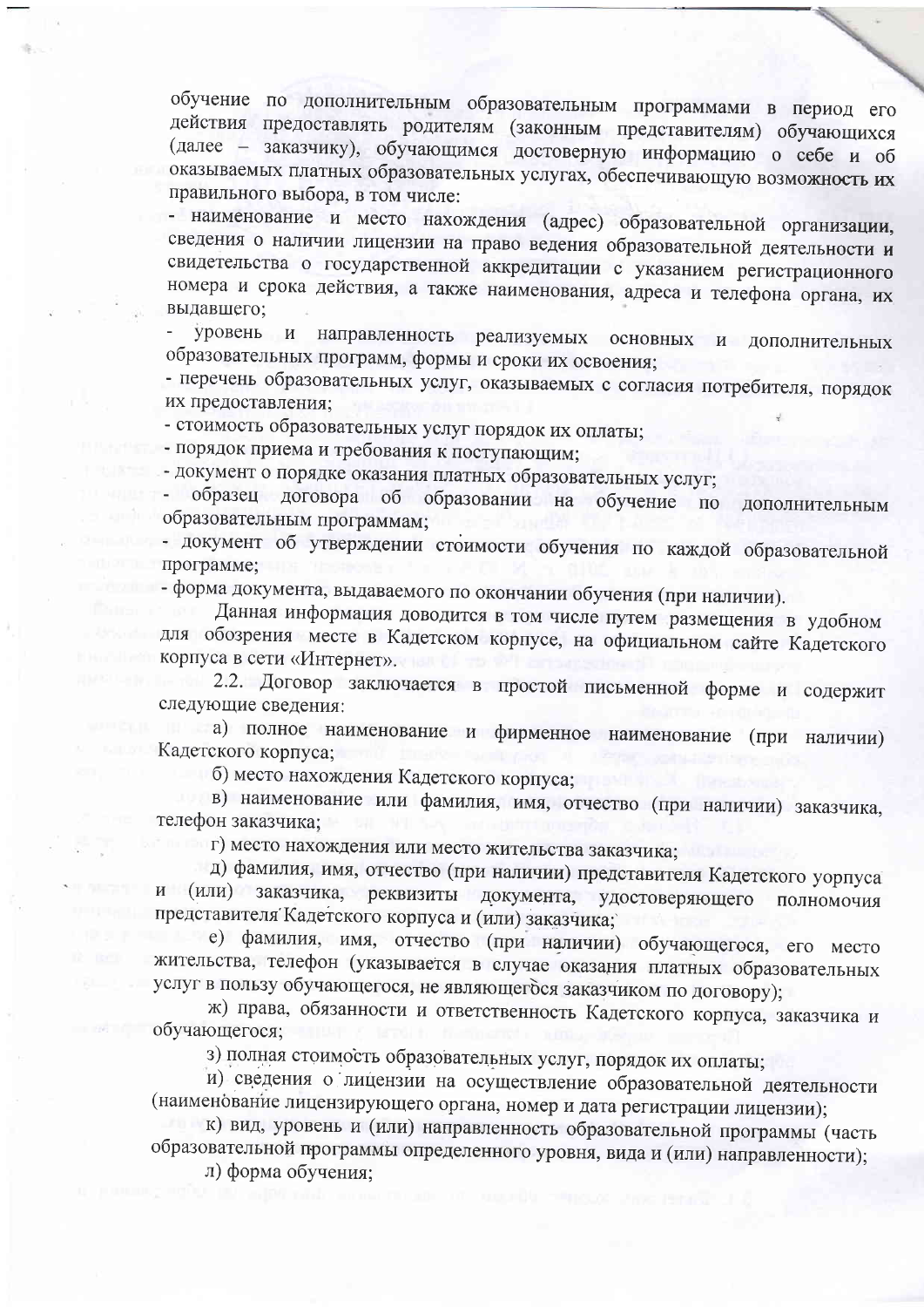м) сроки освоения образовательной программы (продолжительность обучения);

н) вид документа (при наличии), выдаваемого обучающемуся после успешного освоения им соответствующей образовательной программы (части образовательной программы);

о) порядок изменения и расторжения договора;

п) другие необходимые сведения, связанные со спецификой оказываемых платных образовательных услуг.

2.3. Договор не может содержать условия, которые ограничивают права лиц, имеющих право на получение образования определенного уровня и направленности и подавших заявление о приеме на обучение (далее поступающие), и обучающихся или снижают уровень предоставления им гарантий по сравнению с условиями, установленными законодательством Российской Федерации об образовании. Если условия, ограничивающие права поступающих и обучающихся или снижающие уровень предоставления им гарантий, включены в договор, такие условия не подлежат применению.

## 3. Организация платных образовательных услуг

3.1. Платные образовательные услуги организуются на основе запросов родителей (законных представителей) обучающихся.

3.2. Договор об образовании на обучение по дополнительным образовательным программам заключается на основании заявления родителей (законных представителей) обучающихся.

3.3. Директор Кадетского корпуса издает приказ об организации образовательных услуг, в котором определяется платных перечень предоставляемых платных образовательных услуг, состав работников, занятых оказанием платных услуг, лица, ответственные за организацию платных образовательных услуг.

3.4. Педагоги, которые оказывают платные образовательные услуги, разрабатывают программы и календарно-тематическое планирование.

3.5. Кадетский корпус ведет учет часов платных образовательных услуг, осуществляет контроль за качеством образовательных услуг.

Расчет стоимости по каждому виду оказываемых  $3.6.$ **VCJIVT** определяется Кадетским корпусом и утверждается приказом директора.

#### 4. Ответственность

4.1. Кадетский корпус при оказании платных образовательных услуг является исполнителем данных услуг.

 $4.2.$ Перед заказчиками (родителями услуг (законными представителями)) обучающихся Кадетский корпус несет ответственность согласно действующему законодательству:

 $\overline{4}$